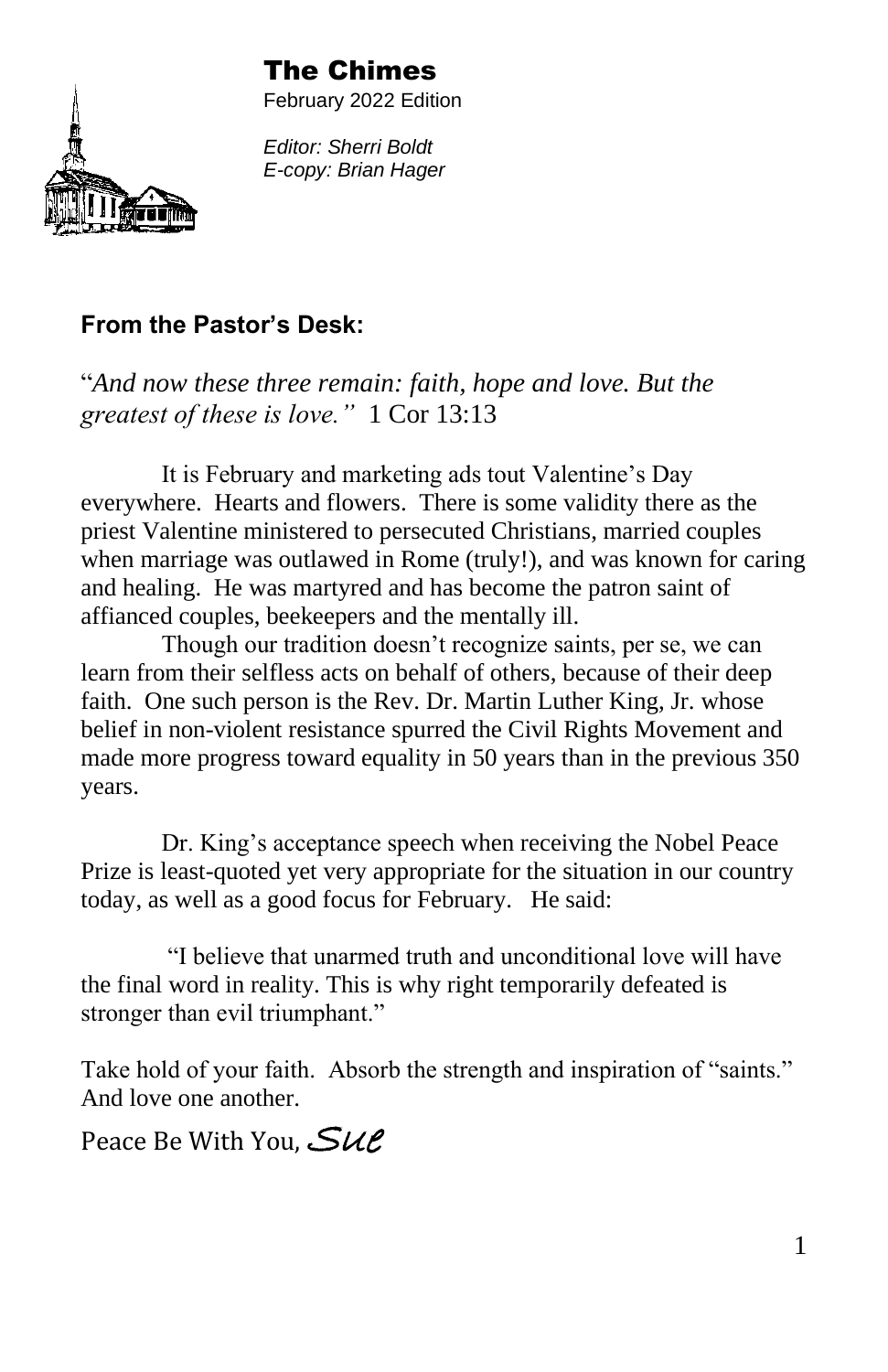

# *What shall WE bring?*

*"May our Lord, Jesus, and our God … encourage us; God help us to love with our hearts and strengthen us in every good deed and word." 2 Thessalonians 2: 16-17*

God bless us in this new year. This is a new time and an opportunity to look to a future with renewed love for Jesus and our fellow friends here at the Congregational Church of North Stonington.

We want and need to include THE WAY of JESUS in our lives:

- Praising God for all of the many gifts we have received
- Sharing God's Grace and God's Love
- Working together to love and respect each one
- Bringing our whole selves with all our heart, soul and mind
- Coming to listen and learn and pray
- Sharing in the work of God's ministry
- Sharing in goodness and grace and giving
- Letting our daily good deeds shine out
- Celebrating with everyone all that is good and true.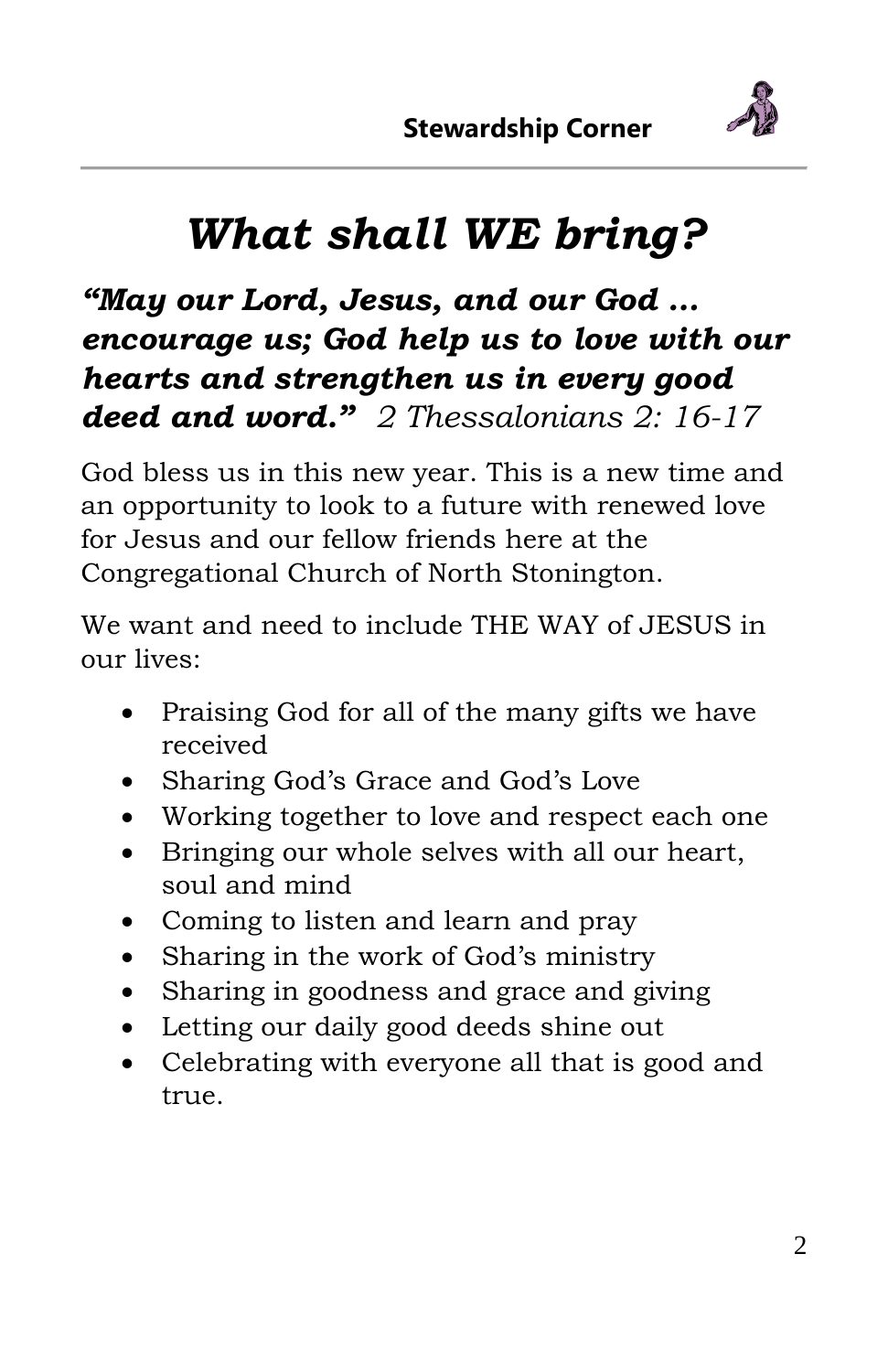# *2022 Rooted in Love REVISED*

# *Totals on Saturday, January 17, 2022* **# 62 pledges AMT: \$124,296**

| There are 61 pledges to the General Fund  | \$124,296 |
|-------------------------------------------|-----------|
| There are 11 pledges to the Building Fund | \$13,000  |
| There is 1 pledge to the Cemetery Fund    | \$240     |

There are 64 members participating & 11 friends of the church.

*Beloved, let us love one another, because love is from God; everyone who loves is born of God and knows God. 1 John 4:7*

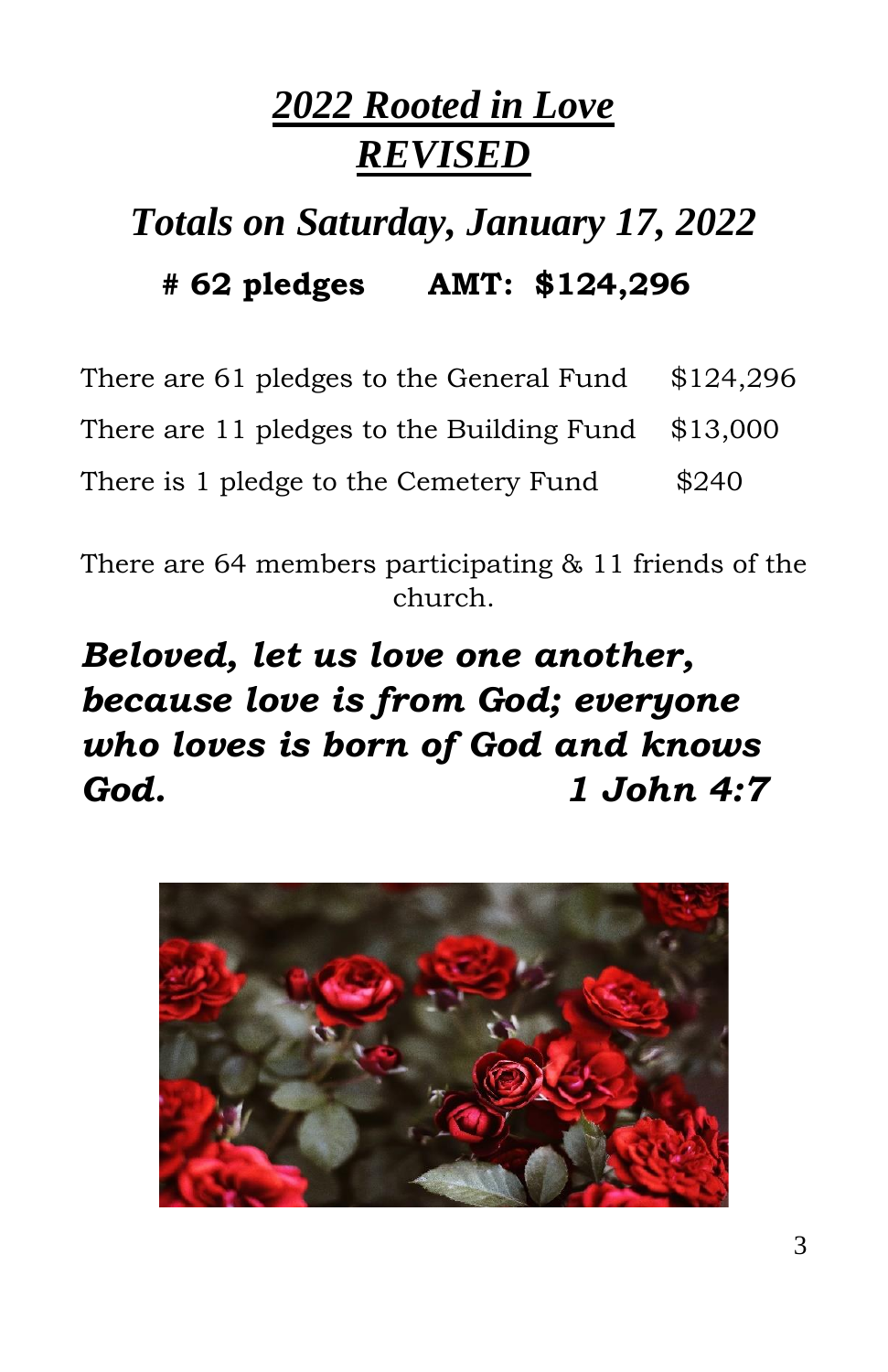## *How easy it will be to help an ongoing charity!*

We sell **Fair Trade Coffee**, Tea, and Hot Chocolate. These products come from Equal Exchange and this is a UCC Project.

We collect **Pop Top/Ring Tabs** from aluminum cans to help out the Ronald McDonald House.

Bring in your clean/rinsed **Soda cans or plastic bottles** (not glass) to the shed behind the church, and use the 5 cent return for missions, like Habitat for Humanity ECT.

We have a box for used **Ink Jet Cartridges** and we receive cash for the church.

**Stickers** from craft activities and return address labels can be used at the Drop In Learning Center in New London.

**2022 Calendars** can be passed along to the Women's Shelter – we drop them off at Safe Futures any time of year so each new resident gets one.

And remember to **Search with a Purpose** by naming our church when you shop online, if you use: I Give, Amazon Smile or Good Search.

### **Thanks Everyone!**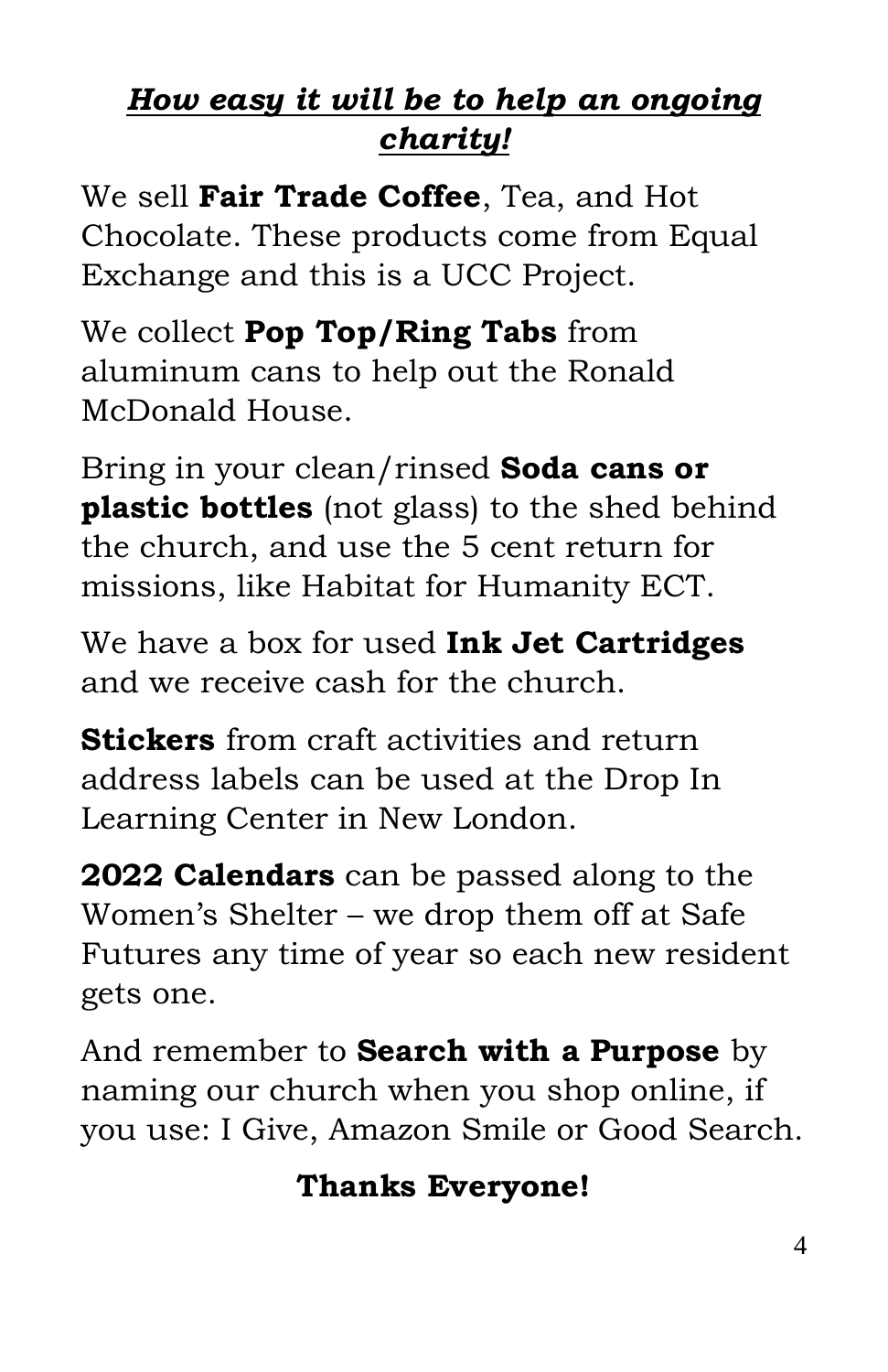# *What Matters for February*

### *Why justice? All of these articles written monthly in the Village Chimes are about justice & fairness.*

I have written monthly since July of 2020 when we proclaimed, "Justice Matters," and wrote a short article with the UCC banner:



And what does the LORD require of you but *to act justly*, to *love mercy*, and to *walk humbly with your God?* [Micah 6:8 NIV](https://biblehub.com/niv/micah/6-8.htm)

We will always need to be reminded about fairness and justice, right? But how do we live by loving mercy or by walking the walk with God?

We need to start here in this place by listening, by learning how to bend God's arc in compromise as we plan together for a future of ministry in faith, and by reaching out to all who want to play a part in sharing the love of God.



God Bless this Congregation, Julie Evans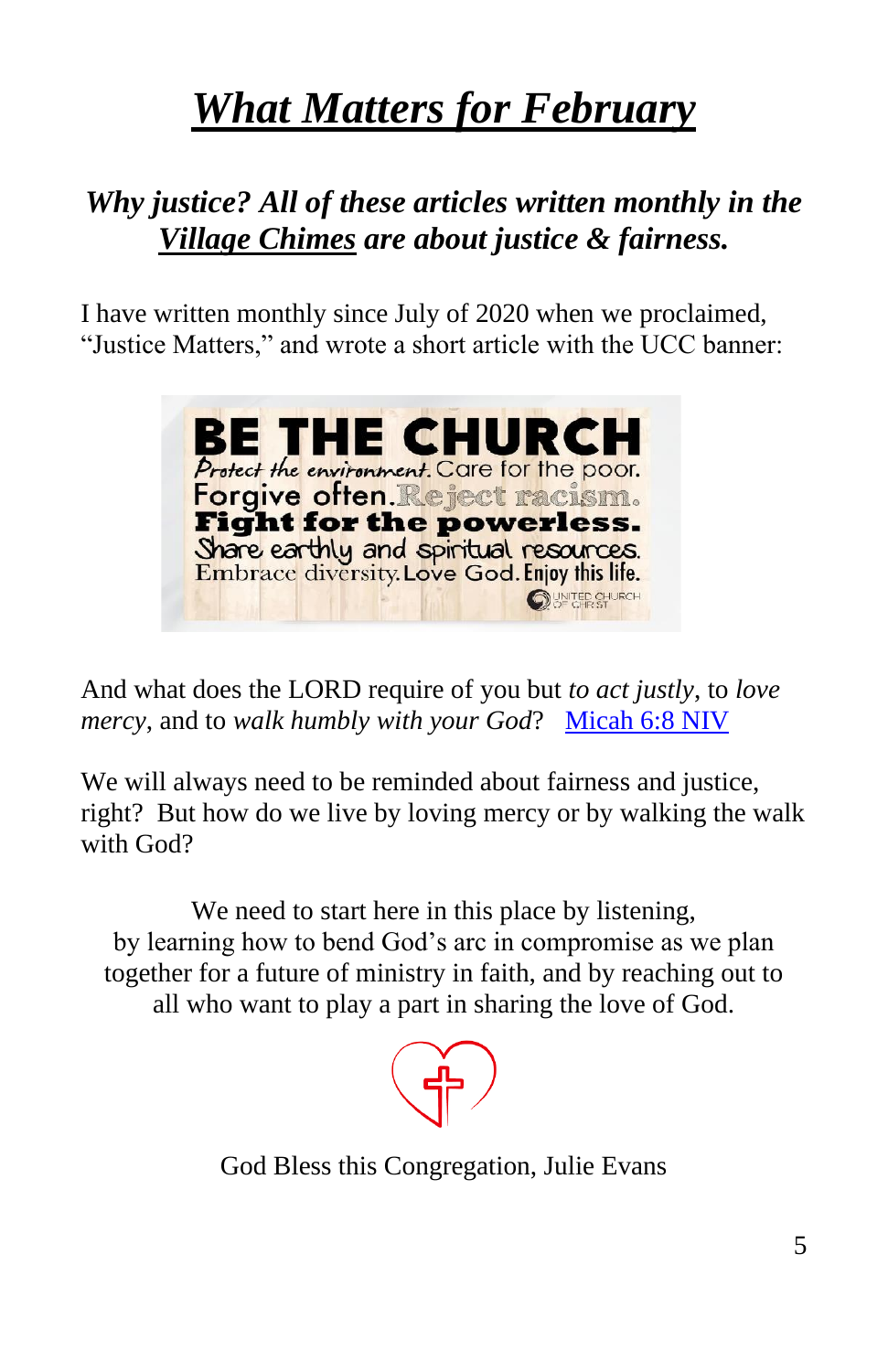#### **WHO'S WHO FOR 2022**

Got a question? ...a concern? ...a suggestion?

If it's about worship, we hope you'll call Pastor Sue. If it's about Christian Education, please call Kay. If it's about music, call Mike or Sherri Boldt. If it's about mission, Mary Bliven

...your pledge, Gretchen Noonan;

... facilities, Brian Hager;

... flowers for the altar, Monica Eppinger;

... finance, Arthur Dobley;

…church business in general, Steve Gadaree;

…Women's Fellowship, Irene Donald;

…Youth Fellowship, Kay Lautzenheiser;

…pastoral relations, Gretchen Noonan or Arthur Dobley

…publicity, Pat Danley, Julie Evans, Monica Eppinger;

…fund raising, Pat Danley or Janetha Sander.

…technology, Jamie Towle-Weicksel or Brian Hager

…cemetery, Kris Serwinski

If that still doesn't quite do it, call Sue or Rosemary in the office and we'll do our best to help!

COUNCIL CHAIRPERSON: Steve Gadaree FINANCE CHAIRPERSON: Arthur Dobley VICE-CHAIRPERSON: Patty Danley CLERK: Susan Pianka BUDGET CHAIRPERSON: Kim Gadaree TREASURER: Kim Gadaree STEWARDSHIP CHAIRPERSON: Julie Evans FINANCIAL SECRETARY: Gretchen Noonan HISTORIAN: Mobby Larson AUDITOR: FIRE ALARM SYSTEM: Paul Ames

DEACONS: Monica Eppinger, Kathi Thaxton, Matthew Sander, Evelyn Bamford, Patty Danley, Ron Robbins, Anne Nelson, Amy Foster (Chair), David McCord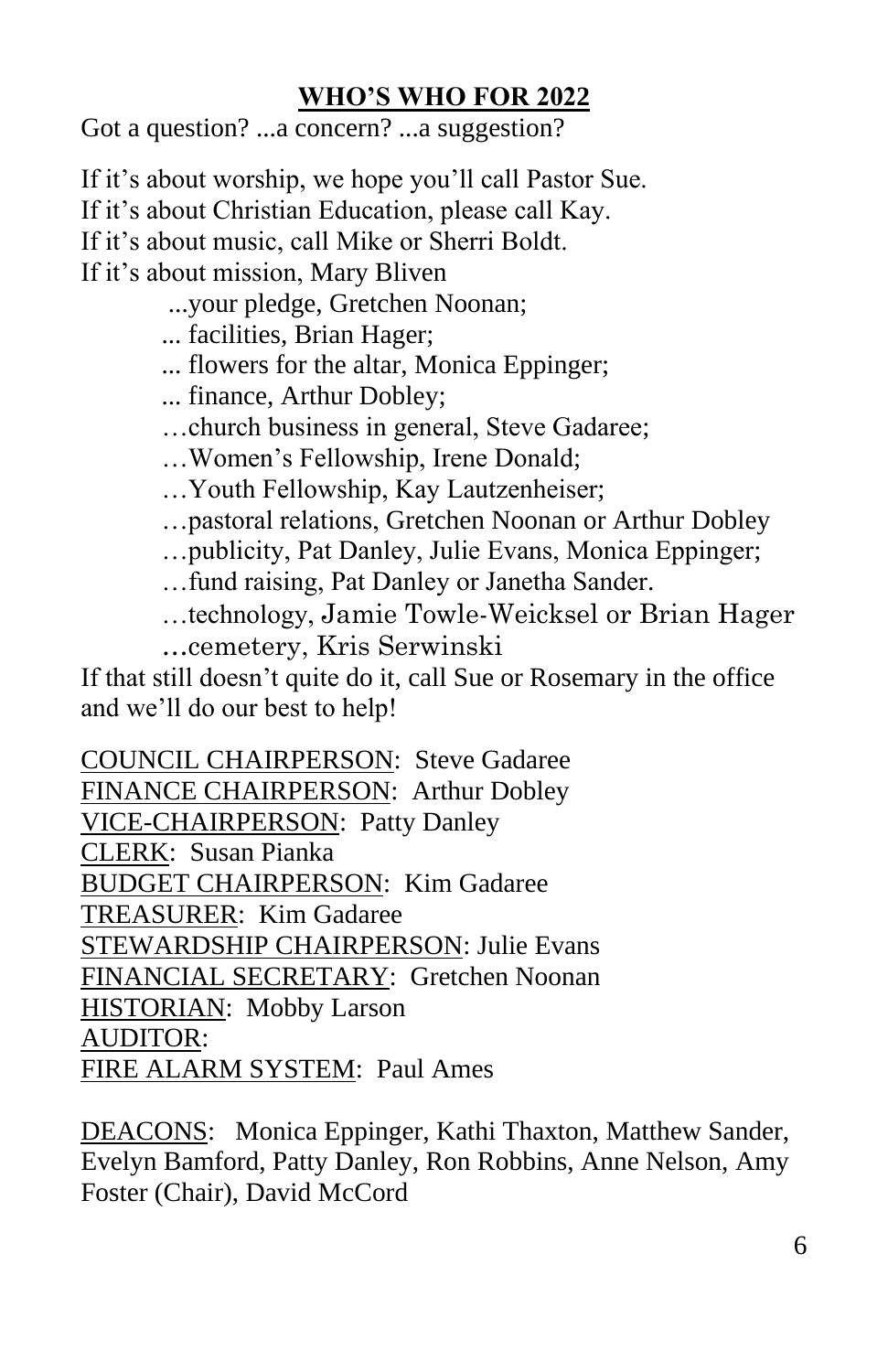TRUSTEES: Brian Hager, Paul Ames, John Terluk, David McCord, Rob Rockwell, Gretchen Noonan, Steve Weicksel

MISSION COMMITTEE: Pat Turner, Kathi Thaxton, Julie Evans, Beth Thompson, Kay Lautzenheiser, Mary Bliven

MUSIC COMMITTEE: Sherri Boldt (chair), Alice Robbins, Kris Shabunia, Evelyn Bamford

NOMINATING COMMITTEE: Evelyn Bamford, Kay Lautzenheiser, Matthew Sander, Mary Bliven

CHRISTIAN EDUCATION COMMITTEE: Janetha Sander, Ingrid Stock, Karen Dobley, Kathi Thaxton, Mary Jane Bliven, Jamie Towle-Weicksel

#### MEMORIAL GIFTS COMMITTEE: Marty Booker

CEMETERY COMMITTEE: Kris Serwinski (Superintendent) Paul Ames, Pat Turner, Joe Serwinski

STEWARDSHIP COMMITTEE: Julie Evans

PASTORAL RELATIONS COMMITTEE: Arthur Dobley, Gretchen Noonan, Pat Danley, (Vice Chair) Kathi Thaxton (Vice Chair)

FUND RAISING COMMITTEE: Patty Danley, Helen Evans, Kay Lautzenheiser, Mary Jane Bliven, Janetha Sander, Julie Clow (Bliven)

DELEGATES: New London Association, UCC: Gretchen Noonan

DELEGATES: State UCC Conference: Gretchen Noonan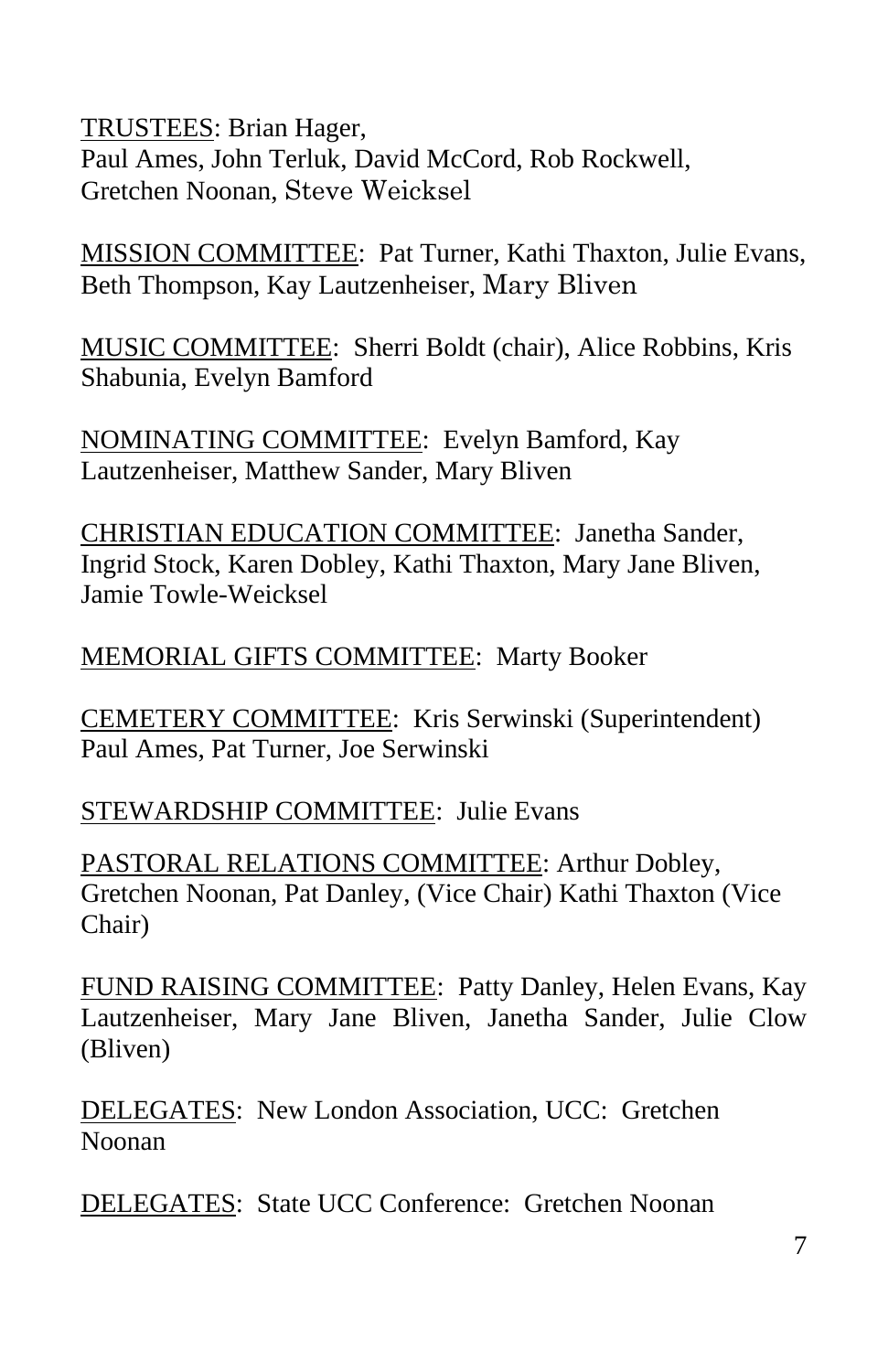WOMEN'S FELLOWSHIP: Irene Donald, Julie Evans. Elizabeth Witter, Irene Donald, Elizabeth Witter, Julie Evans, Patty Danley, Monica Eppinger, Sharon Roode, and Mary Bliven

SENIOR PF: Advisor, Kay Lautzenheiser

JUNIOR PF: Advisor, Kay Lautzenheiser

FLOWERS: Monica Eppinger

CHOIR DIRECTORS: Senior Choir: Mike Noonan; Bell Choir: Mike Noonan Cherub Choir: Kathi Thaxton; Youth/Junior Choir: Mike Noonan

MYSTIC AREA ECUMENICAL COUNCIL REPRESENTATIVE: Julie Evans, Sue Latourette

PUBLICITY CO-CHAIRS: - Julie Evan, Pat Danley, Monica Eppinger

TECHNOLOGY TEAM: Brian Hager, Jamie Towle-Weicksel (Chair), Mackenzie Turrisi.

VILLAGE CHIMES EMAILS AND CHURCH WEBSITE - Brian Hager

"CHIMES": Sherri Boldt, Brian Hager ORGANIST: Mike Noonan PASTOR: Susan G. Latourette SEXTON: Charlotte Melia SECRETARY: Rosemary Kuemper CE DIRECTOR: Kay Lautzenheiser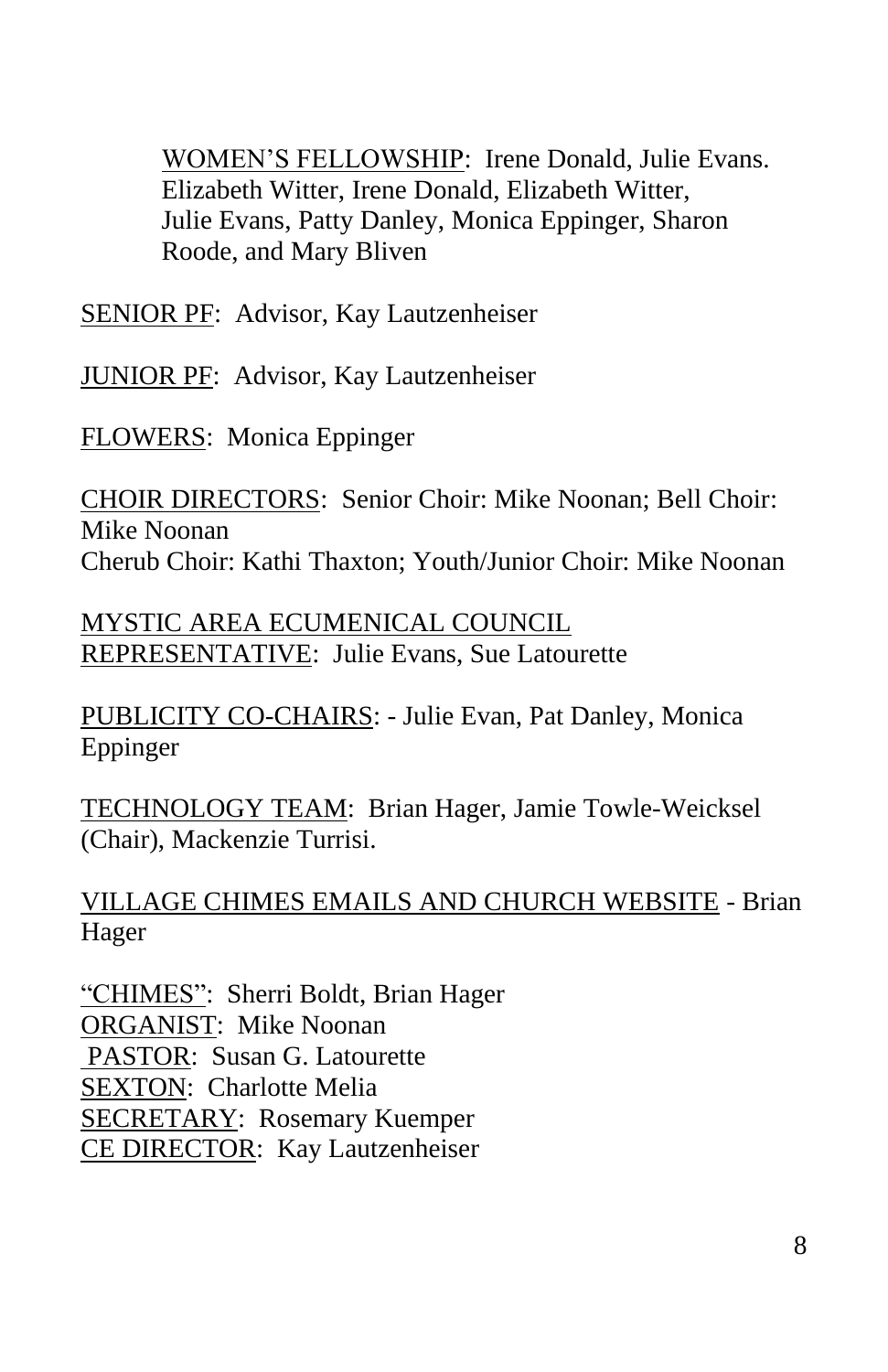# EMERGENCY FUEL ASSISTANCE FUND



# *For The Pawcatuck Neighborhood Center*

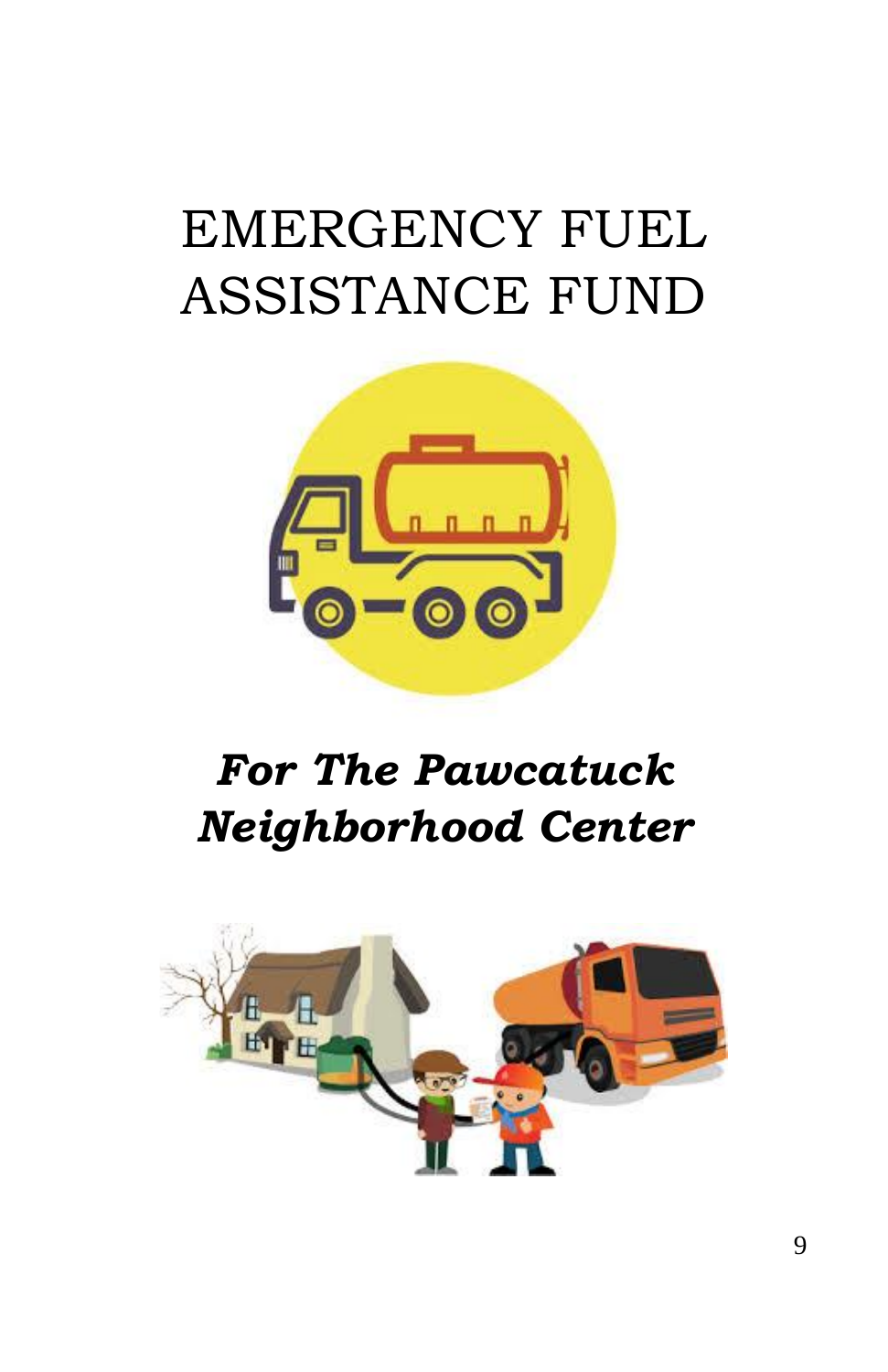## **February is our Time to donate to the PNC Fuel Fund**

### **2022 MONTHLY MISSION PROJECTS**

February – PNC Fuel Fund

March - UCC One Great Hour collection

April - Care & Share, Part of Mystic Area Ecumenical Council

May - Church World Service (CWS) Blanket project

June - Tools of Hope project for CWS -June is Hunger Awareness Month at PNC

July & August - continue PNC

September - Promote & participate in the Alzheimer's Walk

October - UCC Neighbors in Need collection

November - Provide for the PNC Thanksgiving Baskets Christmas ANGEL Program for PNC (adopt a Family)

December - UCC The Christmas Fund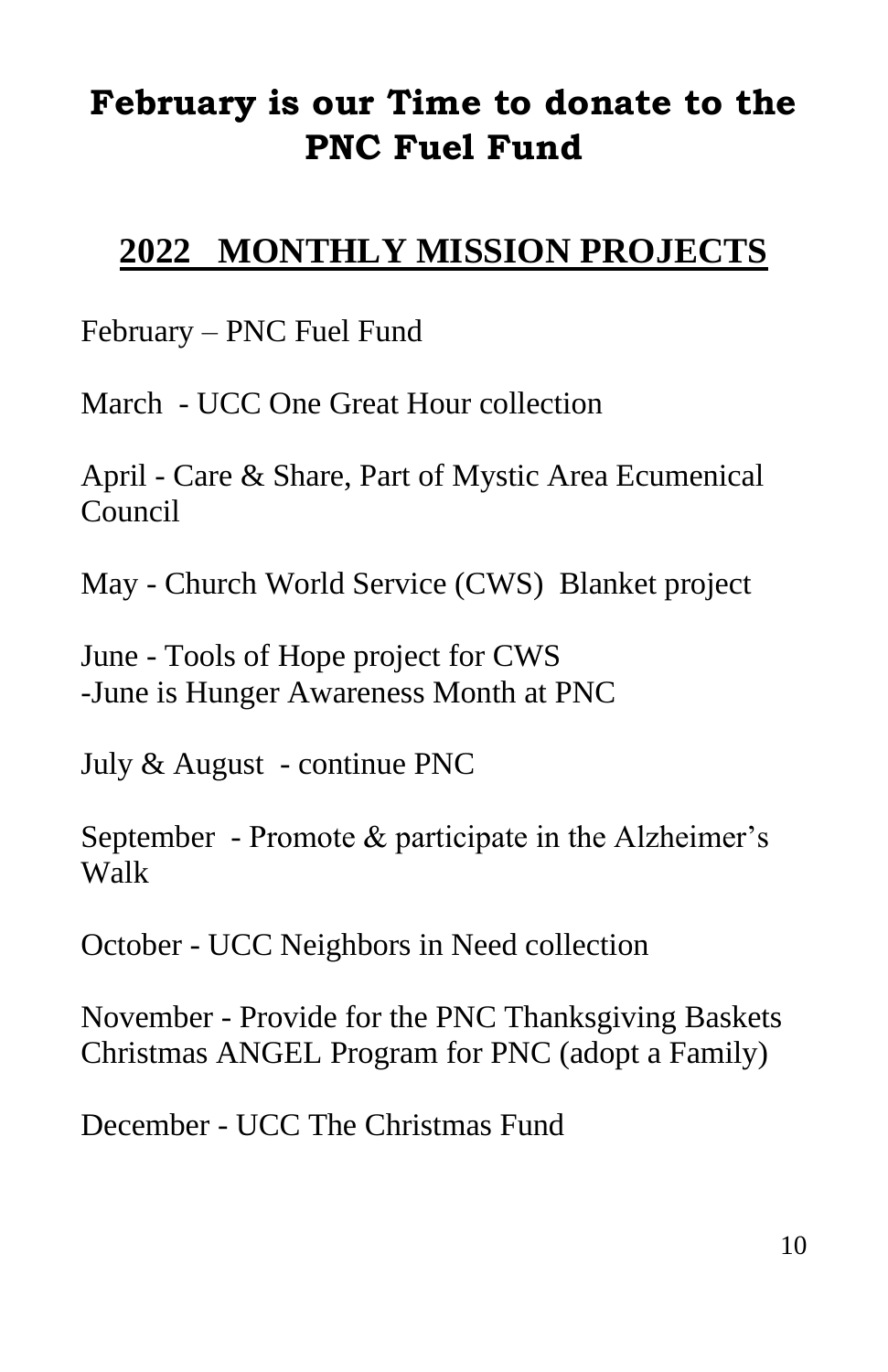January 2023 – World Vision Hope Child, PROMOTION & Sign Ups -Begin collecting articles for CWS Hygiene Kits -Habitat Sunday and Collection

# **Scout Sunday (Boy Scouts of America): February 6 th, 2022**



**Scouts on Scout Sunday in Philadelphia, 1949**

The Boy Scouts of America have designated the Sunday preceding 8 February, or 8 February if it is a Sunday, as **Scout Sunday** and the following Saturday is designated as **Scout Sabbath**. The United Methodist Church and the Presbyterian Church (USA) celebrate Scout Sunday on the second Sunday of February as not to conflict with Transfiguration Sunday.

The day is meant to mark the founding of the Scouts in the United States. Observation varies by unit and locale. Scouts go to their places of worship in uniform and help with the service.

In the United States, Scouting has been used by churches, synagogues, and many other religious organizations as part of their youth ministries. Approximately 50 percent of all Scouting units are chartered to religious groups. These observances offer an opportunity for congregations to honor Scouts and Scouters, as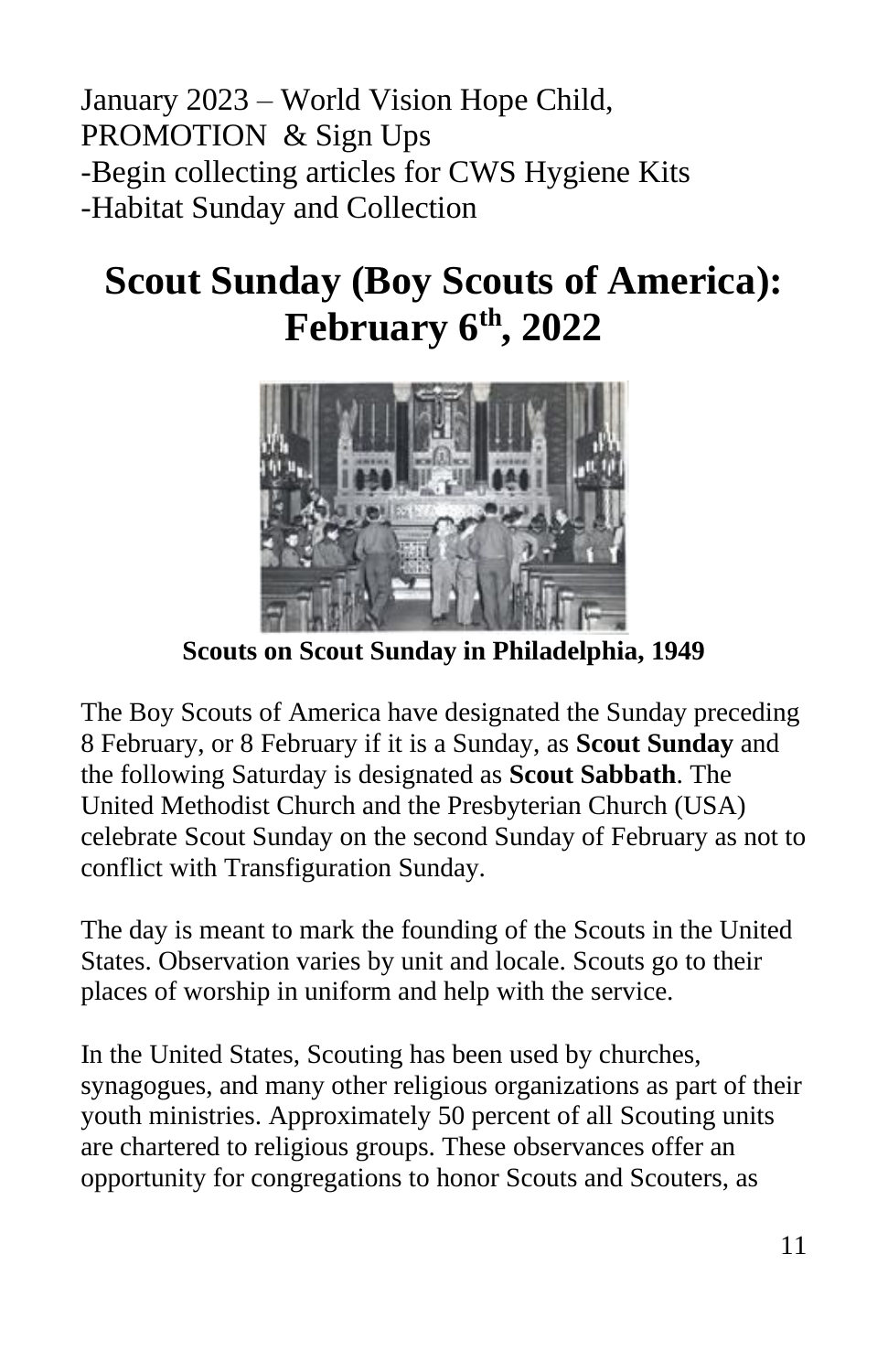well as to learn more themselves about the value of Scouting as a youth program. (*Source: Wikipedia*).

The Scouting program in North Stonington is more than just an activity for our youth to learn about the outdoors.

Scouting provides fun, fellowship, and training to our youth as well as youth in our community. It emphasizes honesty, self-reliance, and respect. Through a year-round program, it affects character, citizenship, and personal fitness. But the success of our Scouting depends on our volunteers, who serve in a variety of leadership roles so that our young people may benefit from our Scouting ministry.

As the Boy Scouts of America celebrates its anniversary, we salute the splendid volunteers who serve as Cubmasters, Scoutmasters, and Venturing Advisors, and in other positions of leadership.

Many volunteers give their time so Scouting's members will be involved in a quality program. Merit badge counselors help Scouts learn more about vocations and hobbies. Volunteers see that Scout camps have the necessary physical facilities and that all camp activities meet the high health and safety standards of the national organization.

Volunteers serve behind the scenes on committees so that community organizations using the Scouting program can find the best leadership possible for the youth related to their organizations. Volunteers, too, provide training for these leaders and offer a continuing service to every Cub Scout pack, Boy Scout troop, and Venturing crew. Many men and women offer their services to Scouting, but more volunteers are always needed to serve as leaders or share their special skills with young people and other adults. All these people experience a special sense of achievement through their work in Scouting.

We congratulate all the volunteers who are active in Scouting throughout North Stonington and want to offer a special prayer and word of the thanks to the leaders of North Stonington Pack 71 and Troop 71 chartered to North Stonington Congregational Church.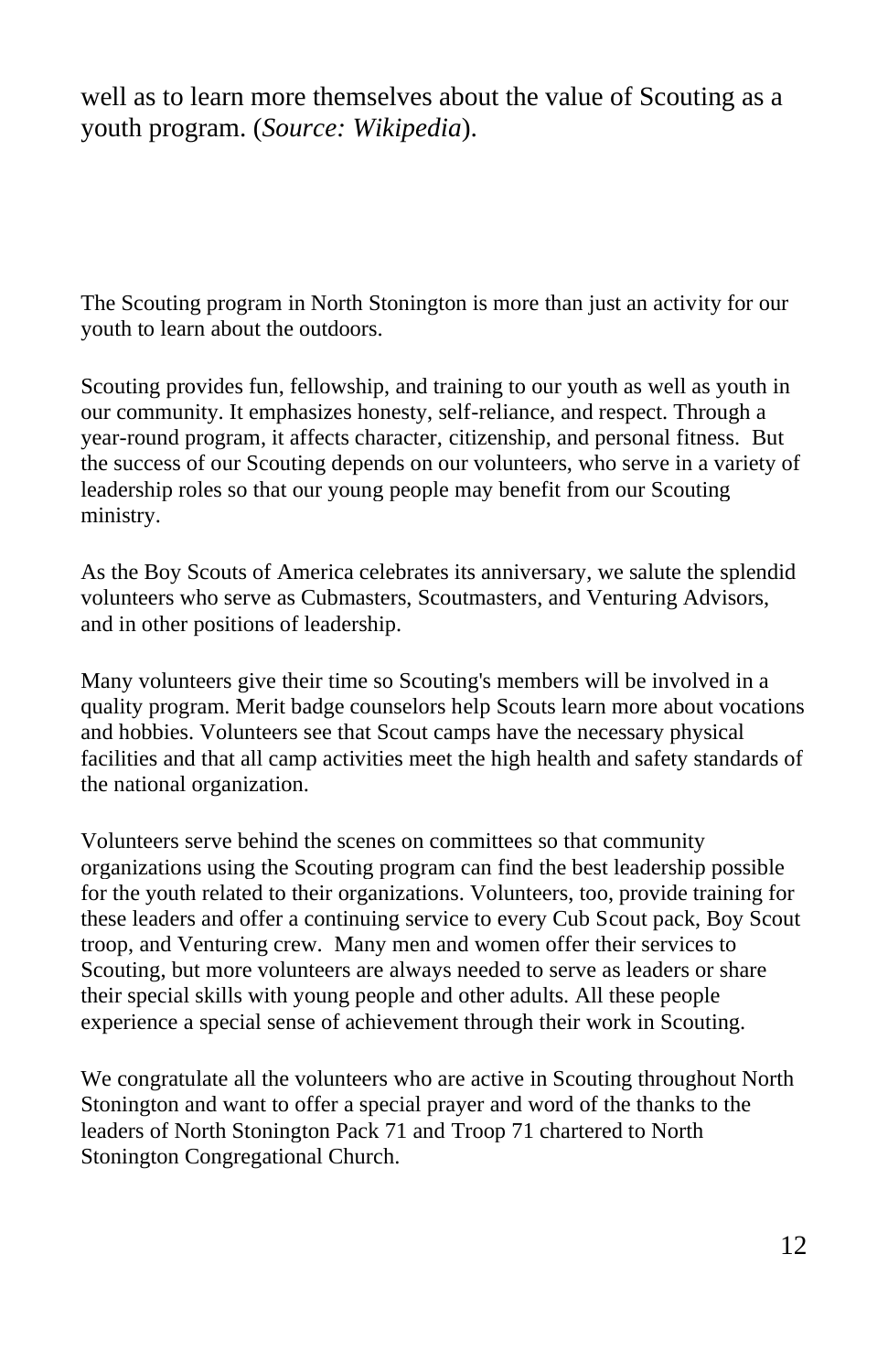"I think the Gospel is a very powerful, yet a very simple message. It is a message of love, respect, and responsibility. Scouting is all of that."

--Pastor Peter Paine, Waukegan, Illinois

## *2022 WOMEN'S FELLOWSHIP CALENDAR*

#### *Women of vision … With heart, soul, mind, and strength Hearts of Love Souls, Alive in the Spirit Minds with Vision Strength of Character*

| Feb 16   | NOON Annual Meeting, Hewitt Hall                                                                          |
|----------|-----------------------------------------------------------------------------------------------------------|
| March 16 | NOON Regular Meeting, Hewitt Hall                                                                         |
|          | April 22-3 "Spring Gathering," Farmington,<br>For Southern New England Women<br>Connection Annual Meeting |
| May 14   | (Pending) Garden Club Seedling Sale<br>WF Food Booth                                                      |
| June     | <b>NOON</b><br>Dine Out                                                                                   |
|          | September Crafting and Sewing groups start up<br>21 <sup>st</sup> NOON Regular Meeting, Hewitt Hall       |
| October  | RETREAT at Silver Lake                                                                                    |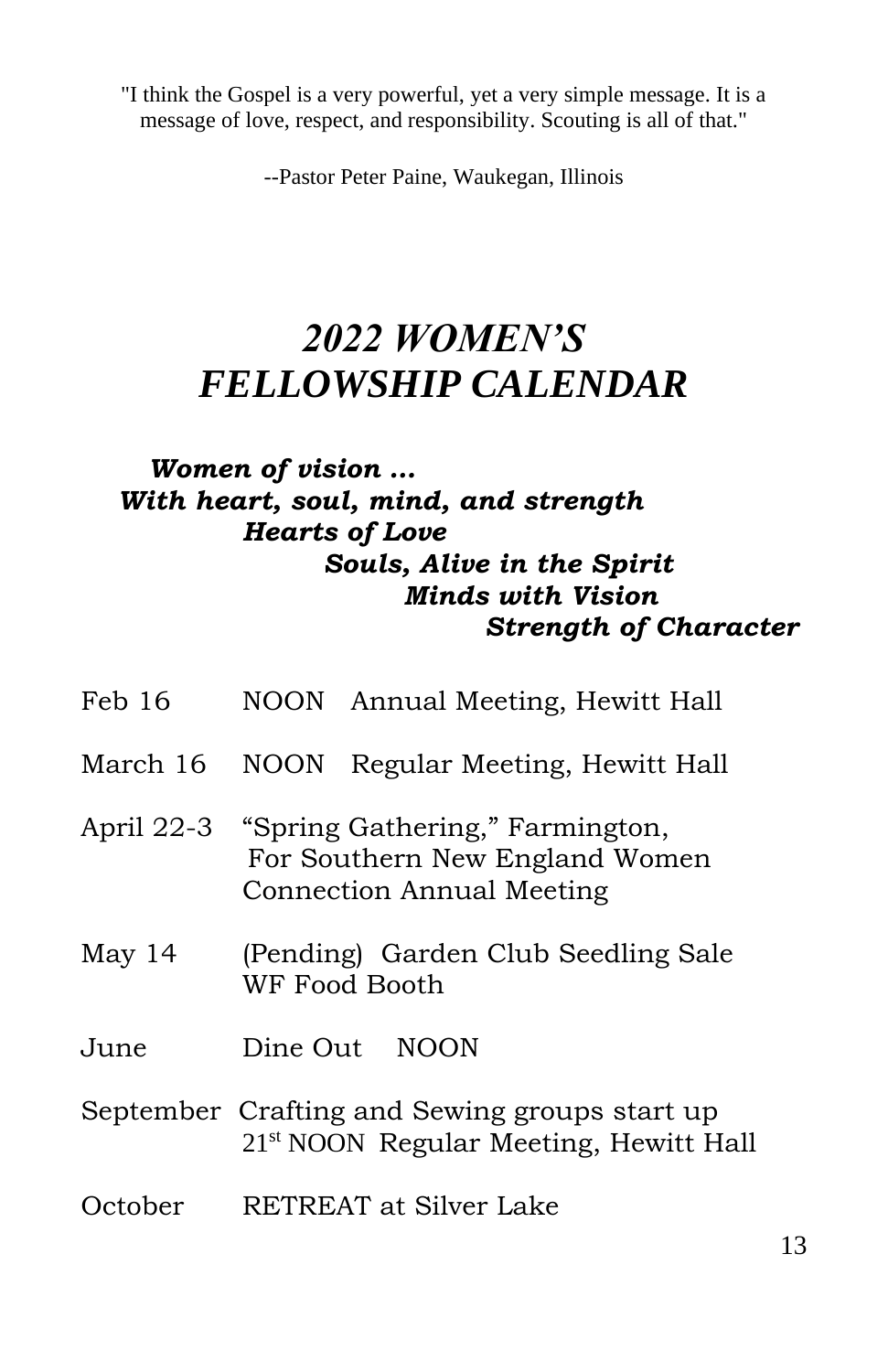December  $3<sup>rd</sup>$  Annual Christmas Bazaar 9 – 2 7th Christmas Party & Pot Luck NOON Gift to exchange

# *Women's Fellowship*

*Ladies* **-** *Please Join Us*



**Wednesday, February 16th Noon Hewitt Hall**

*Brown Bag Lunch & our Annual Business Meeting:*

-Planning for the year -Budget for 2022 -Review of Bazaar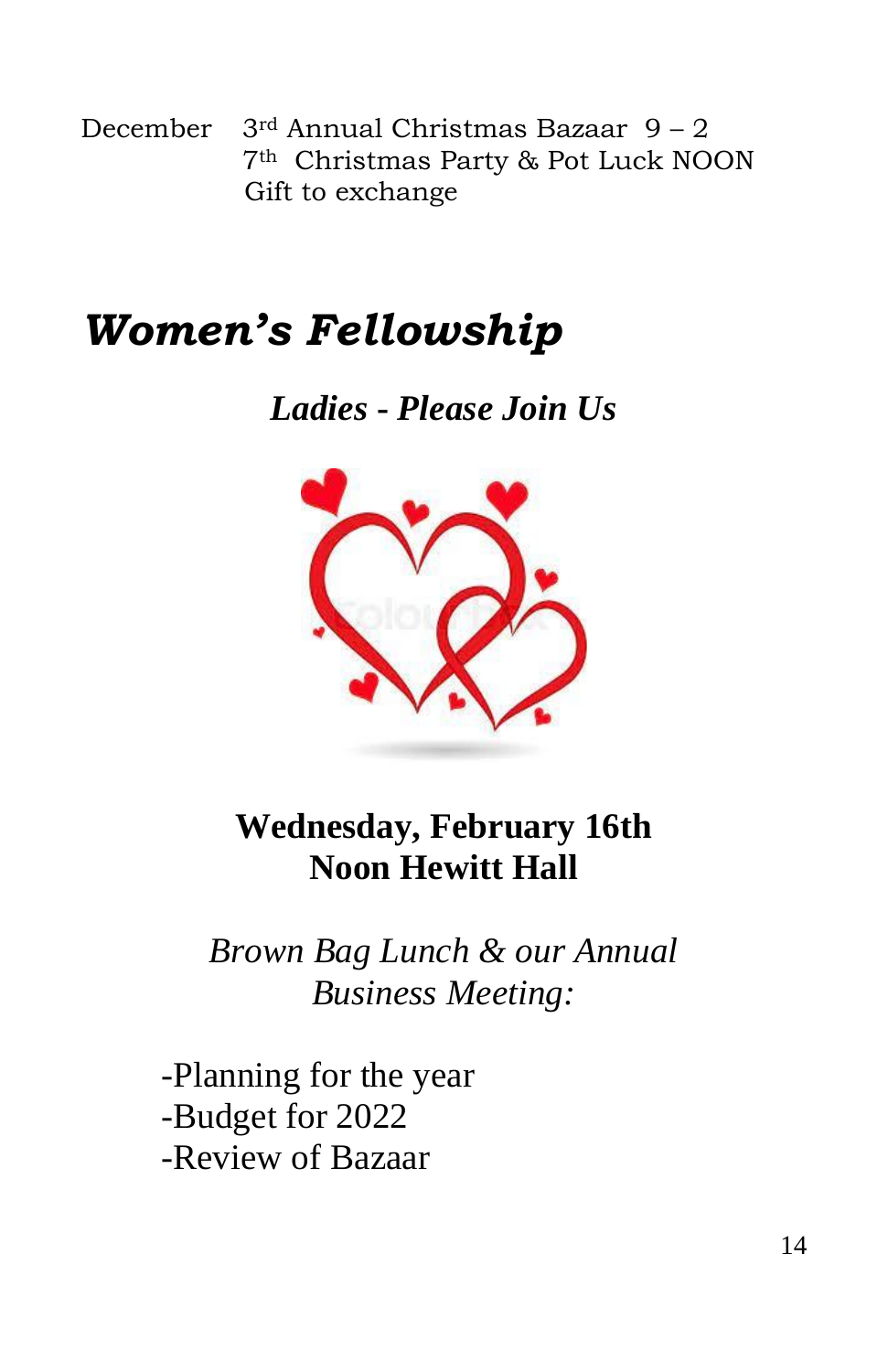## *We are planning to safe distance & everyone must wear a mask.*

All ladies are welcome!

## *T hanks a Heap!*

#### **Thanks to…**

-Beth Thompson, from the family of Bev Wilson, for her consistent kindness to our mother, Beverly, in bringing her to services each Sunday. She is a God-send!

-All who are working together to keep in-person worship open to everyone.

-The folks who have volunteered to sponsor our World Vision Mission Child.

-All who donated to Habitat for Humanity of Eastern CT.

-All of the outgoing and incoming officers and lay leaders of the church.

-Everyone who attended or zoomed in for the Annual Meeting on January 23rd.

-Pat Danley for the annual report for the church and all committees and boards and the congregation.

-Sue Pianka for the clerk's report and to Kim Gadaree for the budget report.

-All of those members and friends who have sent in pledges and donations for 2022.

-Brian Hager and the Trustees for Tree Work in the back in preparation for the Memorial Garden. Also, Dennis Bliven for cutting the wood to size.

-Brian Hager for meeting with several plaster and ceiling contractors to get quotes for the work in the sanctuary.

-Each of you who give personally to HELO Haiti and/or UCC Disaster Relief.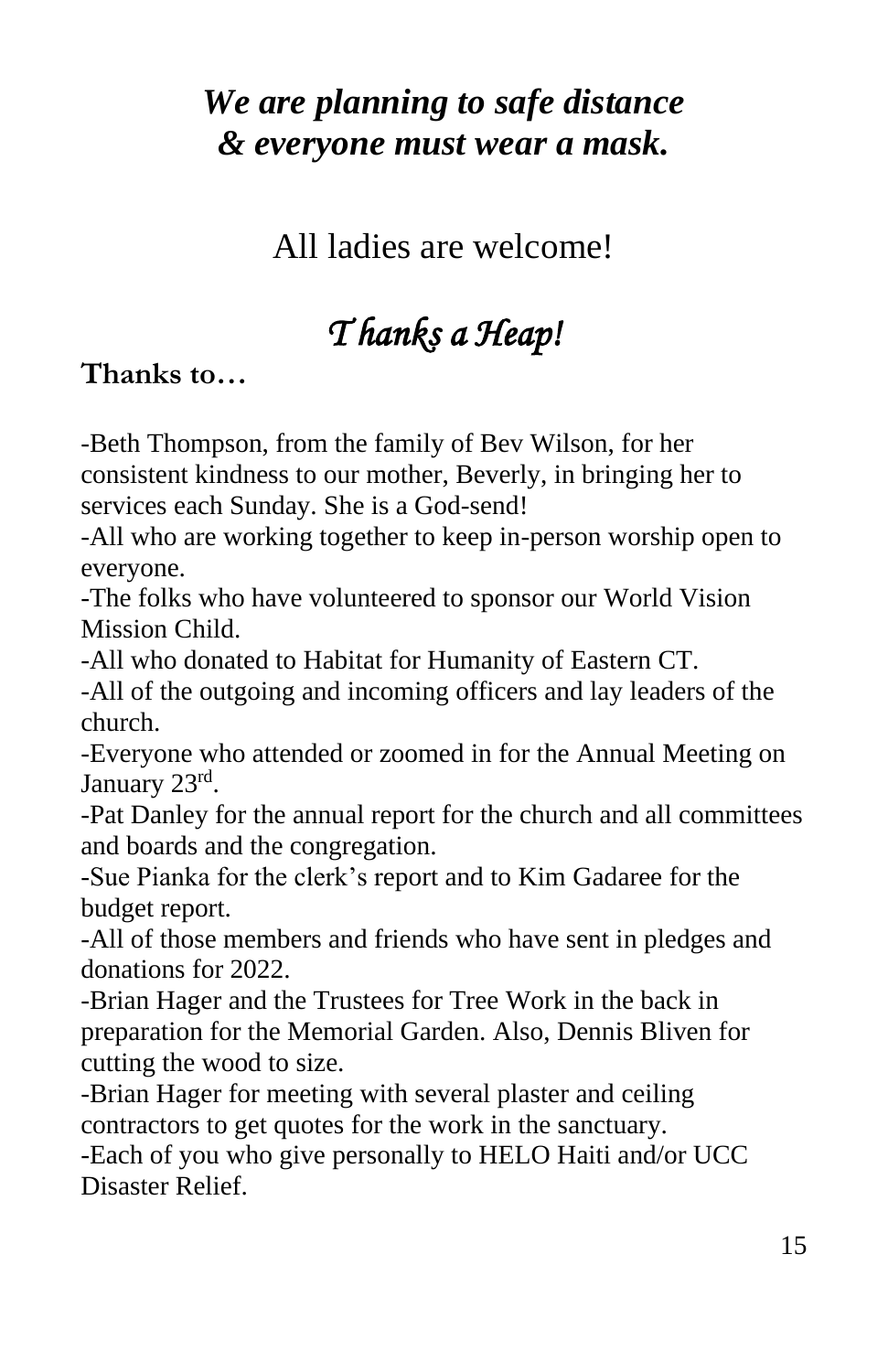-Mackenzie Turrisi and Will Stevens for taking a turn at leading the youth group.

-Sherri Boldt for service as our editor of the of the Village Chimes for so many years, and joyfully promising to keep on with her reporting and with the Peanuts<sup>©</sup> gang.

# February Birthdays…

- **Joyce Cook, Lynne McCue**
- **Craig McCue, Mac Turner**
- **Catherine Lewis**
- **Gloria Carlson**
- **Carrie Bossie**
- **Robin Piela**
- **Marty Booker**
- **Robert Boissevain, Ron Robbins**
- **Theresa Broach**
- **George Danley**
- **Denise Hager**
- **Judi Haydash, Marilyn Taylor**
- **Janetha Sander**
- **Dennis Bliven, Maddy Thaxton**
- **Mildred Borden**



## …and Anniversaries

- **Richard and Nancy Slimak**
- **Dale and Kathy Wunschel**
- **Jeffrey and Anne Nelson**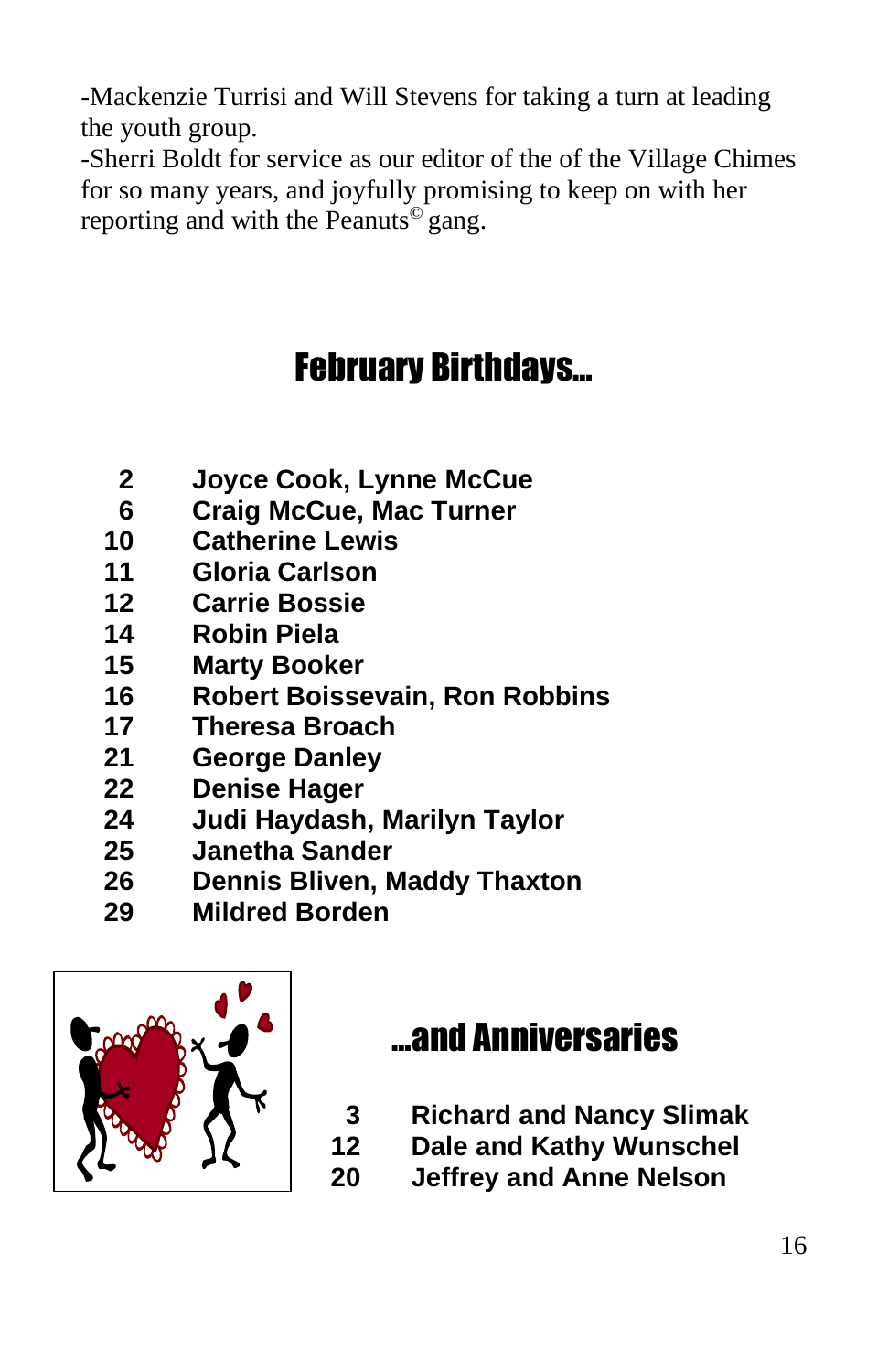If we have missed your special day(s) or if there are corrections to be made, please notify the church office at (860) 535-0379.

### **Worship Watch - January 2022 Congregational Church of No. Stonington**



Worship and Church School at 10 a.m. Sundays, streaming online.

Zoom-accessible & in-person Church School. Office Hours Mon-Thurs 9 to 1.

**6th - Communion Sunday – "Caught in the Net" 1 Corinthians 15:1-11** and **Luke 5:1-11.** Jesus appears to Paul; Jesus appears by the lake and calls his first disciples. Senior Choir sings.

**13th - "Telling it Plainly" – Jeremiah 17:5-10** and **Luke 6:17-26**. Both lessons speak of curses and blessings. Learn how to be blessed. Senior Choir sings.

**20th –** "**Only One Judge" - Genesis 45:3-11,15** and **Luke 6:27-38.** We meet up with Joseph after many years in Pharaoh's court and Jesus commands "love your enemies." Can we put ourselves in Joseph's place of love and forgiveness?

Senior Choir and Handbell Choir

**27th - "Transfiguration" Exodus 34:29-35** and **Luke 9:28-36, (37-43)**. Moses brings the tablets down the mountain and his face glows. The disciples witness the same glow come upon Jesus, and are amazed.

#### **March 2nd Ash Wednesday Service 7 pm**